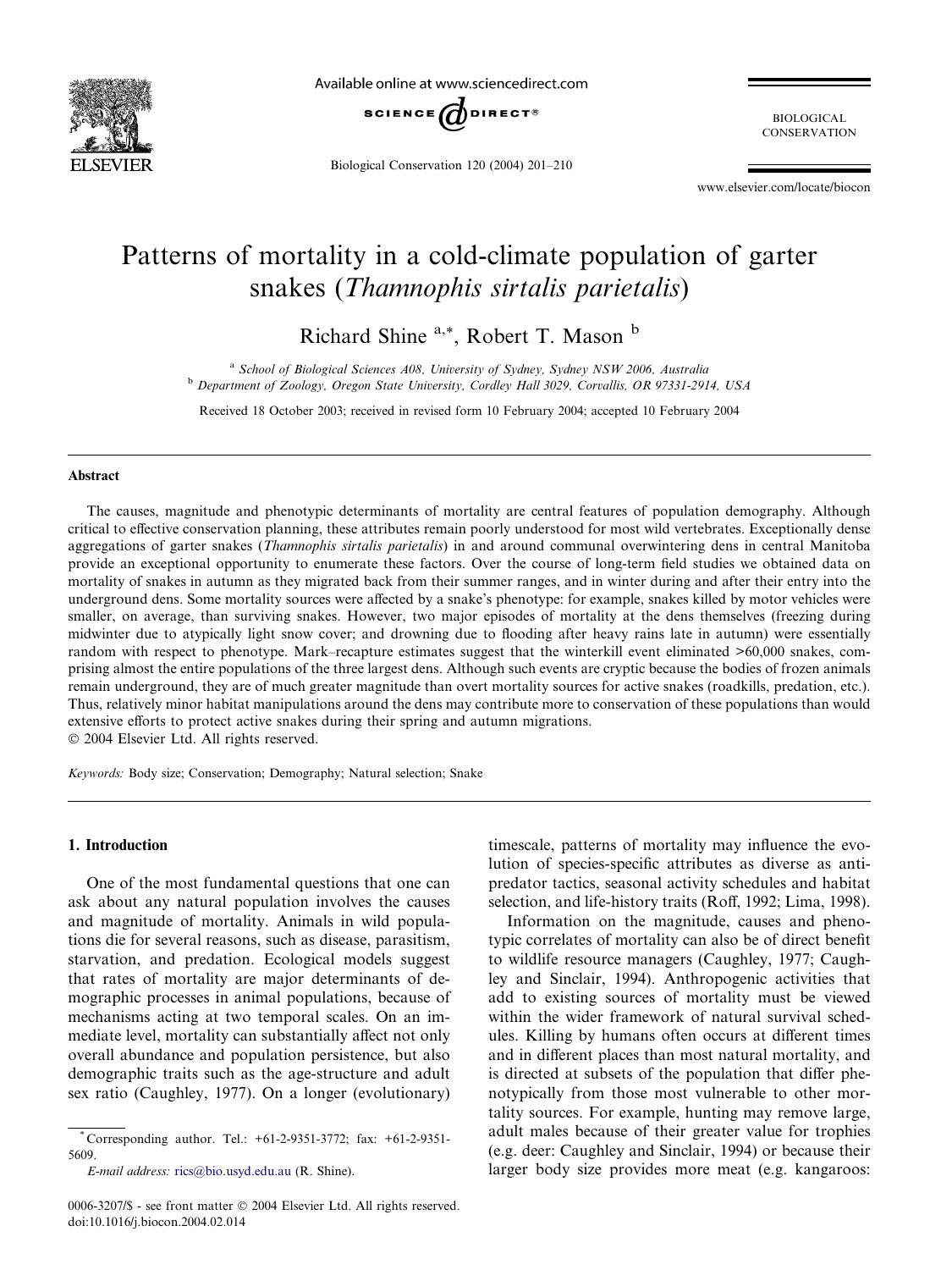Grigg, 1995). Alternatively, reproductive females may be at most risk because they are easier to catch (e.g. watersnakes: Shine, 1986), or juveniles may be targeted for removal because of their value to the pet trade (e.g. pythons: Ross and Marzec, 1990; Groombridge and Luxmoore, 1991). To understand the impact of such selective mortality from human activities, we need to place it within the overall context of mortality from other sources.

Thus, we need to understand more about issues such as the causes of mortality, the magnitude of mortality, and the degree to which different types of mortality impact on different subsets of the population with respect to traits such as sex, age and body size. Despite general agreement as to the importance of this topic, robust empirical data on mortality rates are available for relatively few populations of free-living vertebrates. The reason is straightforward: it is logistically daunting to quantify mortality schedules, because each individual's death provides only a single data point. It is rare to find circumstances in natural populations where we can actually observe mortality events (or more realistically, locate large numbers of dead individuals) and thus, can estimate the magnitude of mortality and its selectivity with respect to the organisms' phenotypes. We have taken advantage of an unusual opportunity in this respect, provided by an exceptionally dense concentration of free-ranging snakes around communal overwintering dens in the prairies of central Canada. In the course of longterm ecological studies on the ecology, physiology and behavior of these snakes, we have gathered several data sets that illuminate patterns of mortality. The present paper provides these data.

## 2. Materials and methods

## 2.1. Study species and area

Red-sided garter snakes (Thamnophis sirtalis parietalis) are small (males to 0.8 m, females to 1.0 m total length) non-venomous colubrid snakes (Rossman et al., 1996). In severely cold northern parts of their range, these snakes rely upon relatively deep crevices for overwintering, to escape lethally low temperatures close to the soil surface. Because suitable sites are rare, snakes gather in very large numbers in such dens (Gregory, 1974; Hawley and Aleksiuk, 1975, 1976). This situation facilitates scientific study, so that snake dens near the town of Chatfield in central Manitoba (100 km north of Winnipeg) have been the focus of considerable research over many years. The Narcisse Community Pasture (50°44'N 97°34'W; see Mason and Crews, 1985; Mason, 1993 for details) contains three main dens with very large numbers of snakes. Each den is about 1 km from each of the others. The dens themselves are rocky depressions (ranging from  $2 \times 10$  to  $5 \times 10$  m in size), and about 2 m deep. The sides and base of the dens contain many small holes into which the snakes disappear in autumn and from which they reappear in spring. The limestone underlying these dens is riddled with crevices that allow the snakes to penetrate deep underground. As well as these three major dens, several superficially similar locations within the same general area  $(1 \text{ km from the main dens})$ also contain thousands of snakes during winter. Many even smaller dens are scattered throughout the surrounding pastures, sometimes comprising small  $(1 \times 1$  m) sinkholes in open grassy areas.

Juvenile snakes do not use these dens in their first winter of life, but apparently find their way to dens in later years by following pheromonal trails deposited by adult snakes (Gregory, 1974, 1977; Gregory and Stewart, 1975; Mason, 1992; Lawson, 1994). Courtship and mating occur at the den prior to dispersal. Adult males remain near the den for about two weeks whereas females disperse within a day or two of emerging; thus, the operational sex ratio in the den area is highly male-biased during spring (Shine et al., 2001a) and the area immediately surrounding the den can contain many thousands of mate-searching male snakes. Snakes may disperse up to 20 km from the den to their summer feeding ranges (Gregory and Stewart, 1975; Larsen, 1987; Larsen and Gregory, 1989; Lawson, 1989). After their relatively brief (four-month) activity period, the snakes migrate back to the den and remain active near the den entrance for a week or two before going underground.

In a previous study of the Chatfield dens, we documented several sources of mortality for snakes in spring (May) and identified phenotypic biases in vulnerability (Shine et al., 2001b). Predation by crows (Corvus brachyrhynchos) killed 590 snakes, primarily smaller animals. Suffocation inside massive courting groups killed 42 females (mostly large animals) plus 259 males (mostly small animals). Depletion of energy reserves may have contributed to mortality of an additional 142 snakes, especially females in poor body condition.

## 2.2. Methods

The present paper combines data sets taken over several years at the Chatfield dens. We combined these data to look at changes through time, but each of our analyses of phenotypic biases in mortality is based on information gathered during only a single season to avoid combining data from seasons with different sex ratios or body sizes in the samples. Our data clarify mortality acting over winter and during autumn, as follows:

## 2.2.1. Mortality due to freezing in winter

We conducted mark–recapture studies on male snakes at the three large Chatfield dens in spring (May)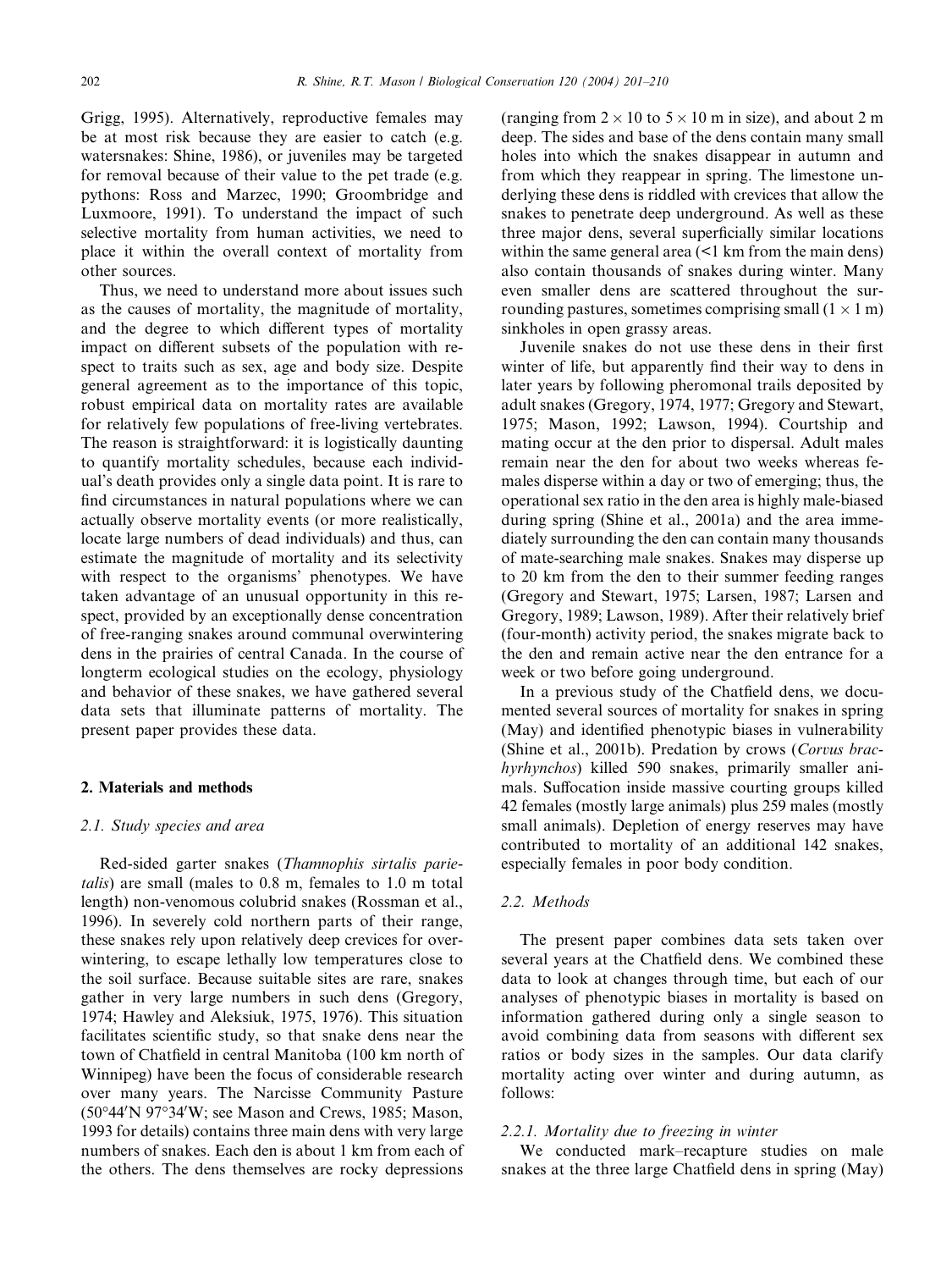of 1997 and 1998. We also recorded sexes and body sizes of snakes from these dens over the period from 1992 to 2002, although sample sizes varied considerably. Because these den populations experienced catastrophic mortality over the winter of 1998–99 (see below), these data enable us to characterize the numbers and phenotypes of snakes that died during this event, and the attributes of survivors and recolonizers after that time. Our recapture data also enable us to explore the degree

onization. Specific methods were as follows: (a) Phenotypes – In the course of several studies since 1992, we collected, sexed, measured and weighed samples of snakes from the Chatfield dens. We have combined these data (mostly from pairs of snakes found mating at the dens) to examine year-to-year changes in mean body sizes and body condition (mass relative to length, analysed using ANCOVA).

of den fidelity, relevant to the potential rate of recol-

- (b) Population estimates In 1997 and 1998, immediately prior to the massive winterkill, we obtained Bailey's Triple-Catch estimates (Caughley, 1977) of the numbers of male snakes at each of the large dens. The procedure was to collect 500 male snakes at each den on a single day, and mark them ventrally with a colored pen. The snakes were then released. We repeated the procedure the following day (or two days later, if cold weather intervened), marking with another color and recording the number of recaptured snakes. The third day saw another repeat of this procedure, yielding data on the numbers of males caught once, twice and three times at each of the dens. Because the snakes were marked on their ventral surfaces, we could not distinguish marked from unmarked animals until we picked them up and hence, our recapture rates were not biased by previous marking. We also conducted a triple-catch estimate at one of the Chatfield dens in 2001, but marking only 100 rather than 500 snakes per day.
- (c) Den fidelity We scale-clipped male snakes in both spring and autumn in 1995 through 1997 to provide individual identification, and examined the source den for each snake recaptured in a subsequent season.

## 2.2.2. Mortality due to den flooding

We identified two major sources of mortality during autumn, and gathered separate data sets to quantify these processes. The first event involved flooding around a small den in autumn 2000. This den (the ''south pasture den'') lies in a small wooded area among pastureland less than 300 m from one of the main Chatfield dens (the ''south den''). When we visited the den early in spring (2 May 2001), soon after the snow had melted from the surrounding area, we found the bodies of many snakes that had drowned while entering the den the previous autumn (see Section 3.2 for evidence that flooding was responsible for this mortality). We collected, sexed and measured these snakes, as well as a sample of live snakes from the nearby ''north pasture den'' 30 m away.

# 2.2.3. Mortality due to motor vehicles

The other obvious source of mortality in autumn is that snakes returning to the dens are killed by motor vehicles on Highway 17. Tunnels constructed under the roadway have substantially reduced this carnage (Shine and Mason, 2001), but many snakes are still killed by vehicles. In September 2002, we collected all freshly killed snakes along the highway adjacent to the Chatfield dens, as well as a sample of live snakes from the dens themselves.

## 3. Results

## 3.1. Mortality due to freezing in winter

#### 3.1.1. The winterkill event of 1998–99

Snakes have emerged from the Chatfield dens in large numbers by mid-May during annual fieldwork over more than 20 years (R.T. Mason, personal observation). However, virtually no snakes were seen throughout May 1999, despite daily checks of the dens. Excavation at the "north den" in June 1999 revealed masses of dead snakes close to the ground surface (D. Roberts, personal communication). The winter of 1998–99 was unusual in that snow cover was much lighter than usual during midwinter (A. Johnson, personal communication) and thus, the ground froze much deeper. Sewage in underground tanks in the area was still frozen solid in late May 1999, long after the usual date of thawing. It thus seems that the snakes froze to death inside their dens because deep-soil temperatures fell to lethally low levels, due to the lack of insulating snow cover in midwinter.

# 3.1.2. Snake abundances before and after the winterkill event

Bailey's Triple-Catch estimates for numbers of male snakes at each of the Chatfield dens prior to the 1998–99 winterkill ranged from 3196 to 5751 per den (mean of six estimates  $= 4497$ ). The total number of male snakes emerging from each den would be much greater than this number because (1) many males disperse after about two weeks, and new males continue to emerge throughout a period of about six weeks in May–June (Gregory, 1974; Shine et al., 2001a); and (2) radiotelemetry shows that at least one-third of males spend most of their time more than 20 m from the dens (Shine et al., 2001a). Thus, the total population of male garter snakes at each den probably was greater than 10,000 animals. Approximately equal numbers of males and females use the dens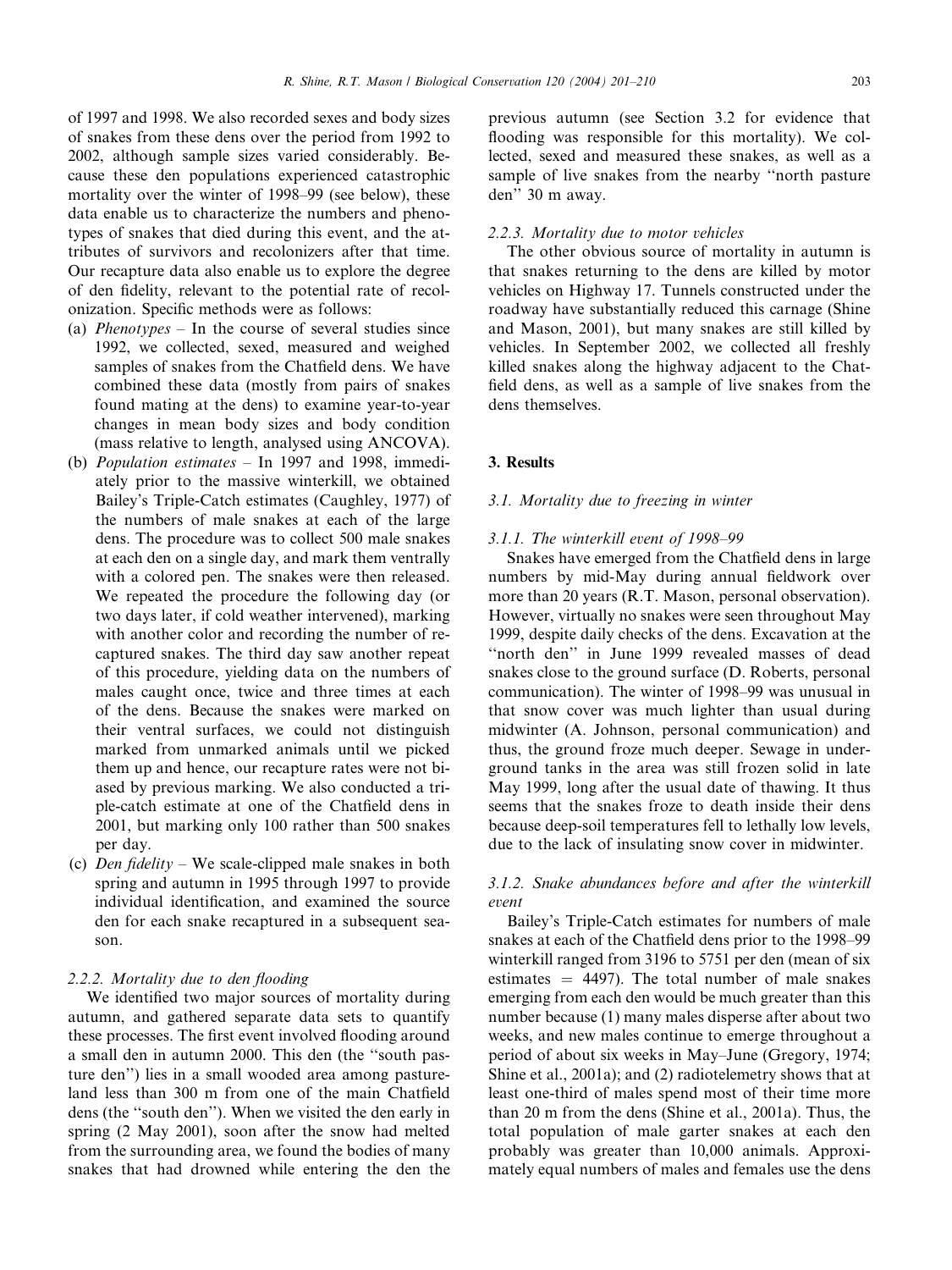(Shine et al., 2001a,b), so the total number of snakes in each den would have been around 20,000 (and thus, the three dens in total contained about 60,000 snakes). We note that Bailey's method assumes equal catchability and a closed population, so the estimates may be imprecise if these assumptions were violated. Nonetheless, all that is required for the current analysis is the general order of magnitude of population numbers.

In the spring following this winterkill event (May 1999), the maximum number of snakes that we recorded active at the main dens on a single day (counted directly not subsampled, because of the lower numbers) was 168 (48 males, 120 females). Numbers have increased slightly in subsequent years, and by 2001 were high enough at one den (the south den) for us to attempt another Triple-Catch estimate. We recaptured 16 of the 200 marked snakes, for an overall population estimate of 337 males.

# 3.1.3. Body sizes and body condition of snakes before and after the winterkill event

We collated data on snout-vent lengths (SVLs) and masses for 5541 snakes over 10 years. We analyzed data

on SVL using three-factor nested ANOVA with sex, year nested within time period (before vs. after the winterkill event) and time period as the factors; effects involving time period were tested against the nested factor rather than the residual error term. Data on body condition were analyzed with a similar design but using ANCOVA not ANOVA, by including SVL as a covariate and ln mass as the dependent variable. These analyses revealed that the mean SVLs of snakes differed between the sexes  $(F_1, 5529) = 910.82$ ,  $P < 0.0001$  and varied significantly among years  $(F_{8,5529} = 9.13,$  $P < 0.0001$ ). Snakes were consistently larger before the winterkill event than afterwards, in both sexes  $(F_{1,5529} = 6.08, P < 0.04)$  but the magnitude of the size decrease was greater in females than in males (interaction between time period and sex,  $F_{1,5529} = 29.80$ ,  $P < 0.0001$ ; see Fig. 1). Body condition of snakes (mass relative to length) also varied according to sex  $(F_{1,5529} = 55.88, P < 0.0001)$  and year  $(F_{8,5529} = 352.57,$  $P < 0.0001$ ) but was not affected by the winterkill event  $(F_{1,5529} = 0.24, P = 0.64;$  interaction sex vs. time period,  $F_{1,5529} = 1.84$ ,  $P = 0.18$ ; see Fig. 1). Sex ratios of the



Fig. 1. Body sizes of male and female garter snakes (T. sirtalis parietalis) at three large communal overwintering dens near Chatfield, Manitoba. The upper graphs show data for samples taken after the major winterkill event of 1998–99, and the lower graphs show data for snakes collected prior to that event. Sample sizes were 3790 males and 1018 females sampled prior to the winterkill (1992–1998), and 637 males and 126 females sampled after the winterkill (1999–2002).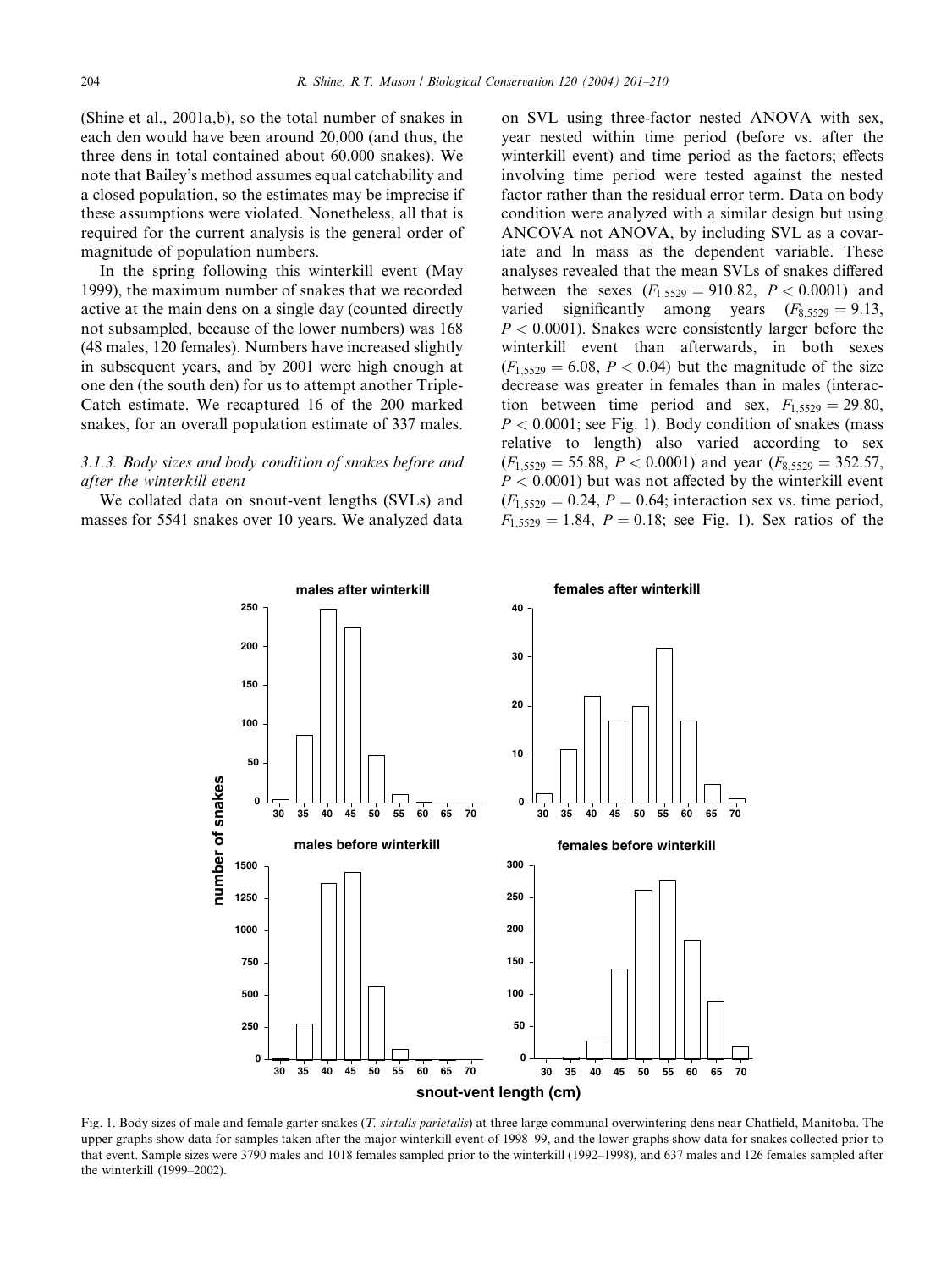R. Shine, R.T. Mason / Biological Conservation 120 (2004) 201–210 205

samples differed significantly before vs. after the winterkill ( $\chi^2 = 8.66$ , 1 df,  $P = 0.0033$ ) but the disparity was small (79.1% vs. 83.8% male) and is difficult to interpret given that data were gathered for different purposes at different times (e.g. pre-winterkill data often included mating pairs and thus included a higher proportion of females than would be true of random collections).

## 3.1.4. Den fidelity

The numbers and source of recolonizing animals after a catastrophic mortality event will depend upon the degree to which snakes return to the same dens to overwinter each winter. If den fidelity is strong, recruitment after mass mortality may be very slow. We can assess this parameter with our mark–recapture data from the main Chatfield dens prior to the mortality event. These three dens are separated by less than 1 km, and radiotracked male snakes sometimes moved between dens within a day during courtship activities in spring (Shine et al., 2001a). Thus, we might expect snakes to use different dens in successive winters unless they display active philopatry. Of 191 adult male snakes that were individually marked in one year and recaptured after one to three summer seasons, 167 (87%) had returned to the same den in which they were marked. We conclude that these animals display high philopatry and effective homing, with most snakes returning each year to the same den in which they had spent their previous winter. This result reinforces the conclusion that the massive decline in snake numbers at the main dens after the 1998–99 winter was due to mortality rather than emigration.

## 3.2. Mortality due to den flooding

When we visited the north pasture den on 2 May 2001, we found many dead snakes. Some were actually within the den entrance with their heads inside ingress holes, whereas others were up to 20 m away. Most were in lifelike poses; several times we thought that we had found live animals rather than dead ones. Closer inspection revealed that the animals had been dead for several months, and under water or snow for most of that time. There was little obvious decomposition, but many of the dead snakes were coated in algae, and had attracted numerous notonectid (water) beetles. Of the 123 dead snakes that we recovered (many others could be seen further down inside the den entrance but were inaccessible), 79 (64%) were female. A sample of live snakes from the adjacent north pasture den had only 20% female (36 of 177). Autumn surveys (which are not affected by differences between the sexes in duration of residency at the den: Shine et al., 2001a) show a 50:50 sex ratio (Shine et al., 2001b). Comparing the observed sex ratio to a 50% null expectation confirms that the sample of dead snakes was disproportionately femalebiased ( $\chi^2$  = 9.96, 1 df, P < 0.01). However, body-size distributions of the dead snakes did not differ from those of live snakes collected in the adjacent den (Fig. 2). Loglikelihood tests from a logistic regression on these two samples (live vs. dead as dependent variable) confirmed that dead snakes were more likely to be females than males ( $\chi^2$  = 32.75, 1 df, P < 0.0001) but that body-size distributions did not differ between the victims and the survivors ( $\gamma^2 = 0.26$ , 1 df,  $P = 0.61$ ).

What killed these snakes? Drowning due to a sudden onset of cold weather, heavy rainfall and consequent flooding provides the likely explanation. The autumn of 2000 was unusual (unique in the previous 60 years: A. Johnson, personal communication) in that weather conditions in autumn abruptly changed from very warm to cold, coincident with very heavy rain turning to snow after two days. Many low-lying areas flooded, and then the water in these areas froze solid down to ground level. Because of local topography, the paddocks adjacent to the south pasture den collect rainfall such that it flows down into the den. Marks and mud on the surrounding vegetation suggest that water and snow lay up to approximately 20 cm deep over the whole area through much of winter. The nearby north pasture den is on slightly higher ground, and so was not flooded.

#### 3.3. Mortality due to motor vehicles

A busy rural highway (#17) runs north–south approximately 1 km from the three main Chatfield dens, and many snakes are killed by vehicles as the animals disperse from the dens in spring and when they return in autumn. In autumn (September) 2002, we collected 129 road-killed snakes along Highway 17 adjacent to the main Chatfield dens, as well as 99 live snakes randomly sampled from the main dens. Sex ratios differed significantly between the two samples; females comprised only 50 of 129 dead snakes (39%) but 54 of 99 live snakes (55%:  $\chi^2$  = 5.01, 1 df, *P* < 0.025), and most road-killed snakes were smaller than the live animals sampled at the same time (Fig. 3). Interpretation of these results is complicated by the covariation between sex and body size: females grow larger than males, so that the apparent sex effect on survival could be a secondary consequence of the body-size effect (or vice versa). A multivariate test that includes both independent variables can clarify this possibility. Log-likelihood ratio tests from a multiple logistic regression showed that dead snakes were smaller than live animals ( $\gamma^2 = 8.17$ , 1 df,  $P < 0.005$ ). Males and females were equally vulnerable ( $\chi^2 = 0.37$ , 1 df,  $P = 0.54$ ) but an animal's body length affected its vulnerability more in females than in males (interaction,  $\chi^2 = 6.17$ , 1 df,  $P < 0.02$ ). Thus, the largest snakes (large females) were less at risk from motor vehicles than were smaller snakes of either sex within this population.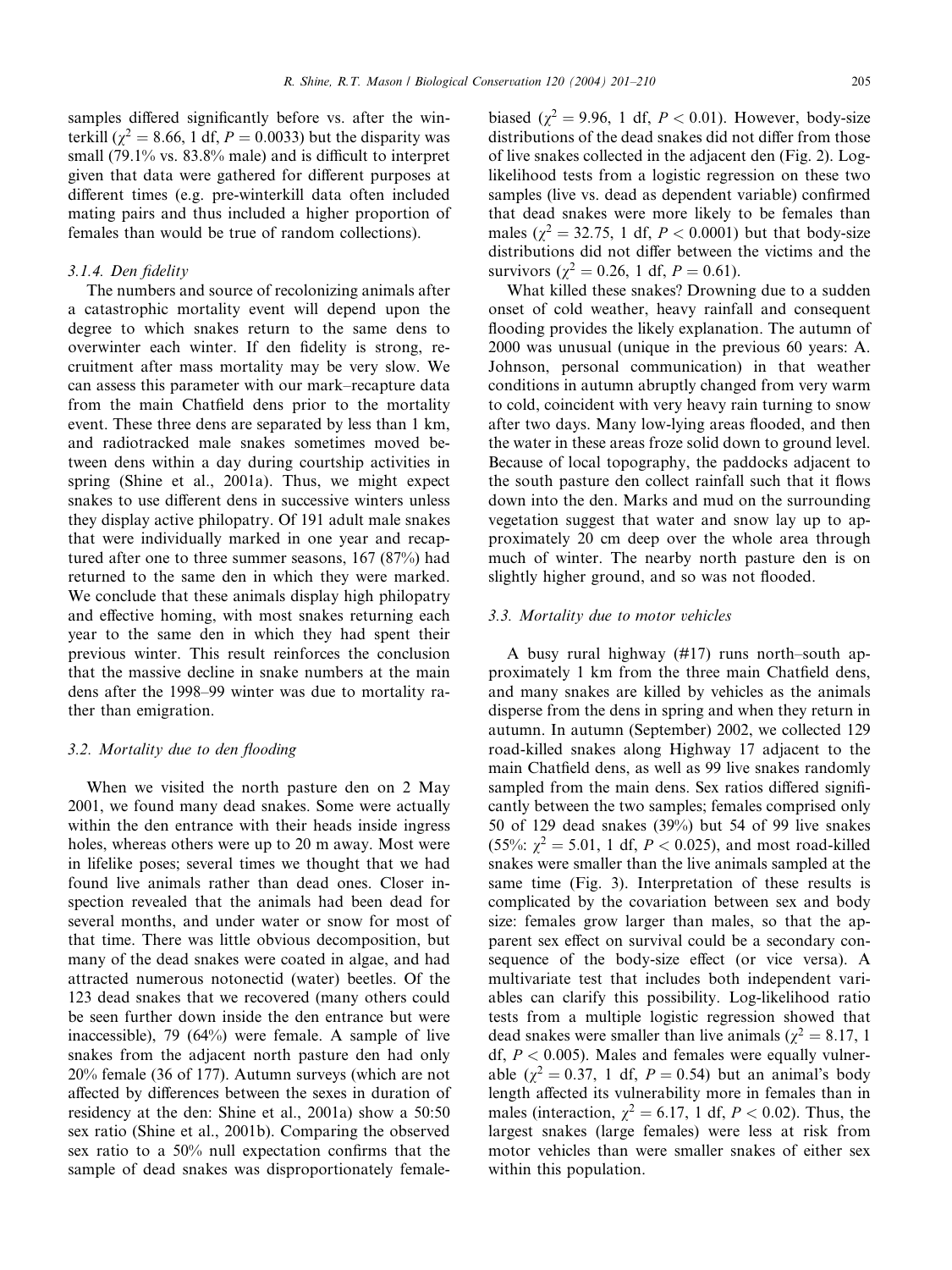

Fig. 2. Body sizes of male and female garter snakes (T. sirtalis parietalis) at a communal overwintering den near Chatfield, Manitoba (live snakes) and at a nearby den where all snakes were drowned during autumn floods (drowned snakes). Both samples were collected on the same day in spring (2 May 2001). Sample sizes were 141 live males and 36 live females, and 44 dead males and 79 dead females.

## 4. Discussion

In combination with our previous analyses of mortality in courting aggregations of snakes at the Chatfield dens in spring (Shine et al., 2001b), the present study provides an unusually extensive data set with which to evaluate mortality patterns in this population. Information on mortality during summer would also be valuable, but is logistically more challenging because the snakes are widely dispersed at this time of year. Substantial differences are evident between patterns of mortality in spring and those in autumn. These involve three attributes: (1) the causes of mortality; (2) the degree to which an animal's phenotype (its sex and body size) influenced its vulnerability; and (3) the numbers of snakes that were killed.

#### 4.1. Causes of mortality

The primary causes of mortality identified by our study in spring were predation by crows and suffocation by other snakes inside the massive ''mating balls'' that sometimes form during courtship. Neither of these causes was significant in autumn. Courtship and mating are seen only rarely in autumn (Gregory, 1977), but crows are present at this time (R. Shine, personal observation). Why do crows not take many snakes in autumn, as they do in spring? The answer involves the snake's behavior (undistracted by courtship, they are much more wary in autumn than in spring: R. Shine, personal observation) and locomotor abilities (lower in spring because of cooler weather and the need to recover from the long period of winter inactivity: Shine et al., 2001a), as well as the crow's own energy needs (they raise offspring in spring but not in autumn). Roadkills are common at both times of year, but more obvious in autumn than spring because snakes returning to the den tend to follow consistent migration routes whereas dispersing snakes in spring head off in all directions (Shine et al., 2001a). Thus, roadkills in autumn are concentrated in relatively short stretches of the road (Krivda, 1993). Mortality at the den itself is much less obvious, because most of the dead snakes are hidden belowground. Floods can cause mortality in spring as well as in autumn (Gregory, 1977).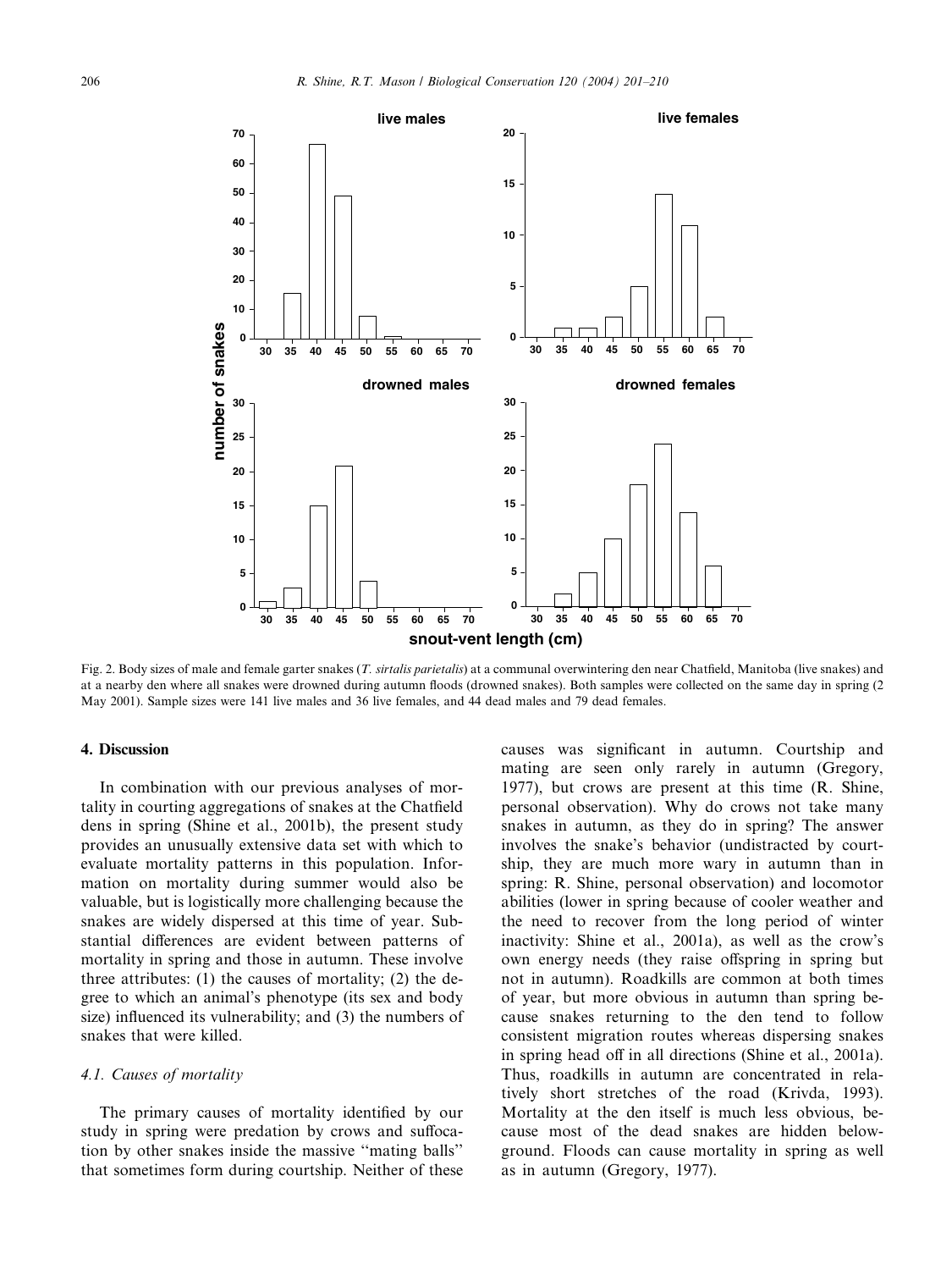

Fig. 3. Body sizes of male and female garter snakes (T. sirtalis parietalis) at communal overwintering dens near Chatfield, Manitoba (live snakes) and from a nearby highway where these snakes were killed by motor vehicles (road-killed snakes). Both data sets were collected in September 2002. Sample sizes were 45 live males and 36 live females, and 79 dead males and 50 dead females.

Although the exact numbers of snakes killed within the den during winter necessarily remain unclear, the causal mechanisms seem straightforward. It remains possible that some other event (disease? blocking of egress holes?) within a den was involved, but the circumstantial evidence for freezing is strong. Laboratory and field experiments confirm that few red-sided garter snakes can survive temperatures below freezing for more than a few hours (Bailey, 1949; Churchill and Storey, 1992). Gregory (1977, p. 37) describes exactly the same kind of winterkill scenario as we encountered and at one of the same dens, albeit based only on anecdotal information (''Hawley [personal communication] found large numbers of dead snakes below ground, in a den at which he was working at Narcisse, Manitoba, in the spring of 1973. Apparently, many of these had been frozen...Snowfall was light in the winter of 1972–73; this lack of insulation might have accounted for the snakes freezing underground''). Longterm records of snow cover in Canada reveal major changes over recent decades, notably a decrease in the mid-1970s that has continued through to the present day (Brown and Braaten, 1998). In support of Hawley's interpretation, snow cover in the Canadian prairies was lower in the winter of 1972–73 than in any year back to 1955 when records began; but fell below this level in seven of 19 years since 1973 (Brown and Braaten's Fig. 7).

#### 4.2. Phenotypic determinants of vulnerability

The major sources of mortality for snakes at the den were likely to strike snakes equally, irrespective of traits such as sex and body size. Except for juveniles, all snakes overwinter in the same dens and presumably, occupy similar sites within the den. Thus, neither flooding or freezing is likely to serve as a selective force on phenotypic traits. Why, then, were snakes at the Chatfield dens smaller after the 1998–99 winterkill event than had been the case before (Fig. 1)? The answer almost certainly involves a shift in age structure, with the post-winterkill population dominated by young animals entering the den population for the first time. This pattern was particularly evident among female snakes (Fig. 1).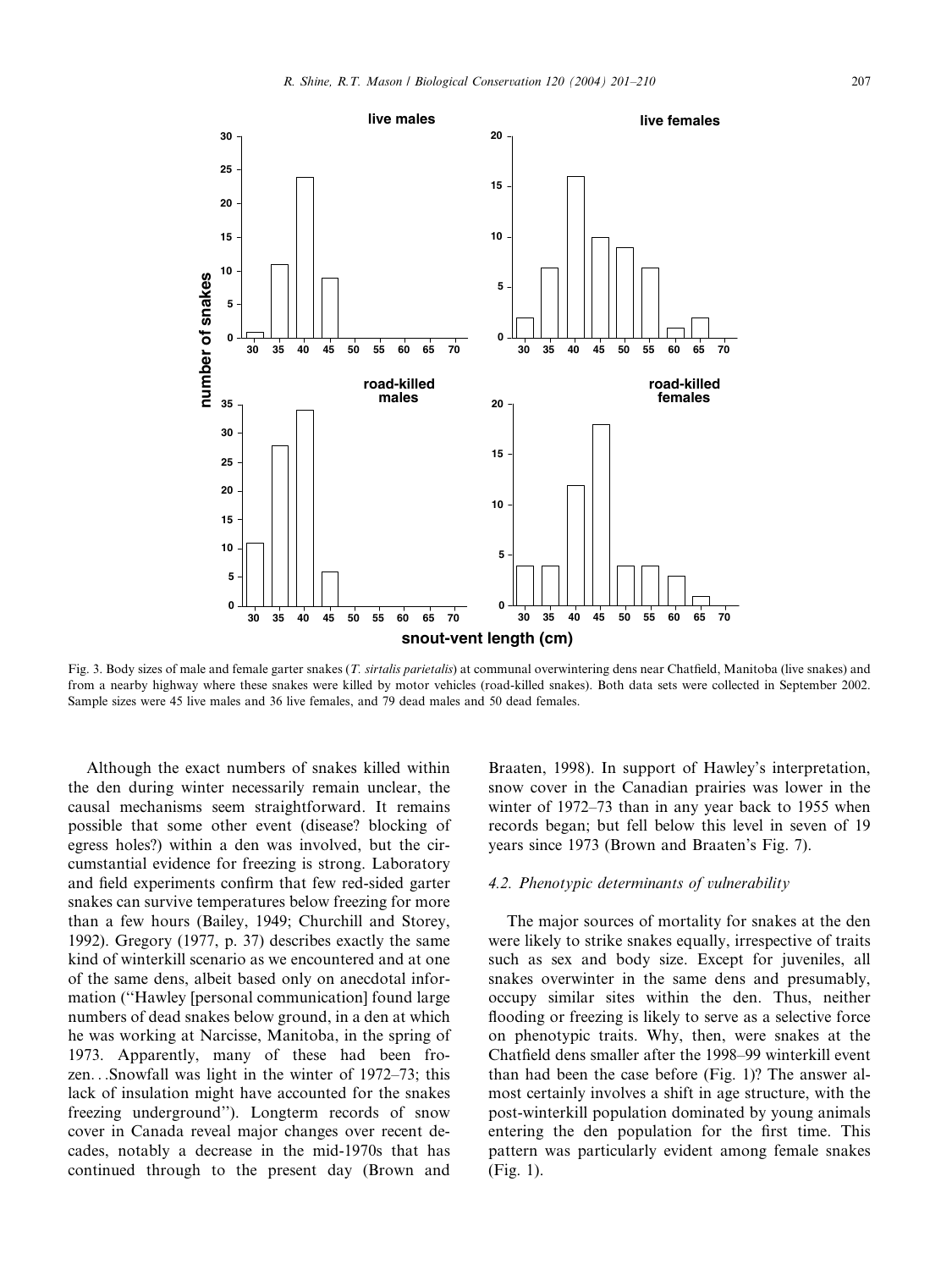In contrast, mortality occurring during spring, while the snakes are active, provides a greater opportunity for a snake's sex and body size to influence its behavior and thus, its vulnerability to mortality. Although we documented a sex bias in mortality due to flooding (more females died), this may simply reflect sex differences in the times of ingress to the den. Assuming that most or all snakes using the den were drowned (as is strongly suggested by the dearth of live snakes emerging from the den in spring 2001), this apparent sex bias in vulnerability is likely to be an artifact of behavioral differences between the sexes in autumn. The body-size bias in roadkills (larger snakes survived better than small snakes) cannot be dismissed in this way, and there are at least three plausible (and non-exclusive) explanations for this pattern. The first is that motorists can see bigger snakes and thus, avoid them. The second is that snakes of different body sizes use different migration routes or move at different times of day and thus encounter traffic at different times or places. The third is that larger body size enables a garter snake to maintain a higher body temperature (Seebacher and Shine, unpublished data) and thus, to escape more rapidly from an approaching vehicle. Further data are needed to test these alternative (and complementary) ideas.

The survival advantage conferred by larger body size in encounters with motor vehicles is interesting, in that fitness advantages to larger body size have already been documented in this population via other pathways. For example, larger females produce more offspring (Gregory, 1977), and larger males obtain more matings (Shine et al., 2000c), are less likely to be killed by crows, and are less likely to suffocate within mating balls (Shine et al., 2001b). Thus, several selective forces favor large body sizes in this population, possibly explaining why snakes attain larger sizes in this region than in most of the rest of their extensive geographic range (Rossman et al., 1996).

## 4.3. Magnitude of mortality

Although our evidence is indirect (primarily, the lack of emerging animals in spring), it seems likely that two of the mortality events that we recorded for snakes in the den area (flooding and freezing) extirpated the entire den populations in each case. Thus, this relatively nonselective form of mortality may have eliminated more than 60,000 snakes during the brief duration of our study. Anecdotal reports of freezing and flooding of dens in the same area in the 1970s, as well as low survival rates of snakes over winter even in the absence of such profound impacts (Gregory, 1977) suggest that such events may be common. Winterkill may also occur in other areas within the range of T. sirtalis (Michigan: Carpenter, 1952), and may be caused by more than one set of climatic circumstances. For example, the spring flood that killed all the snakes in Gregory's (1977) study

den in Manitoba was caused by snowmelt after unusually heavy winter snows (Gregory, 1977; Macmillan, 1995). Thus, overwintering snakes in the Manitoba Interlake may experience massive mortality either if snow cover is unusually light (causing freezing) or unusually heavy (causing flooding). Such sensitivity may have catastrophic consequences for denning populations, especially in a time of changing global climates (Brown and Braaten, 1998).

What are the long-term population consequences of such massive (albeit episodic) mortality events? The high philopatry of adult snakes to specific dens (Gregory, 1977; this study) suggests that garter snakes exhibit a strong metapopulation structure in the Interlake. Thus, separate dens may comprise relatively discrete populations, with frequent extinctions followed by low rates of recolonization (Macmillan, 1995). Exchange of individuals among dens may be most common for the youngest age classes, with juvenile snakes following the pheromonal trails of conspecific adults to locate communal dens (Lawson, 1994). If an entire den population is extirpated, however, there will be no pheromonal trails for the juveniles to follow, and the offspring of previous years' reproduction by animals from a given den will be 'captured'' by nearby dens with continuing viable adult populations. We believe that this occurred in the Chatfield area, with numbers of snakes at the ''pasture dens'' increasing dramatically in the autumn of 1999, after winterkill virtually eliminated snakes at the three "main" dens (personal observation). Ironically, many of these snakes then drowned a year later, when one of the two pasture dens flooded in the autumn of 2000.

The severe and variable climate of Manitoba imposes major challenges to garter snakes, generating substantial year-to-year variation in mortality and recruitment within populations of these animals (Gregory, 1977). The life-history attributes of T. sirtalis (fast growth, early maturation, and high fecundity: Gregory, 1977) enable populations to persist despite such variations. The tendency for juveniles to overwinter away from the main dens is critical in this respect, because otherwise an entire population could be wiped out by a single unfavorable weather event. Although the avoidance of dens by juveniles may thus facilitate population persistence, the behavior presumably has evolved for reasons related to advantages experienced by individuals and not populations (Williams, 1966). One likely reason is avoidance of substantial sexual harassment by hordes of reproductive males which court newly emerged males as well as females, and juvenile as well as adult conspecifics (Shine et al., 2000a,b). Such courtship may inflict significant costs to juvenile snakes (Shine et al., 2000b).

The clear implication from our data is that conservation and management of this snake population must give careful thought to the cryptic mortality that occurs inside the underground dens during winter, as well as to the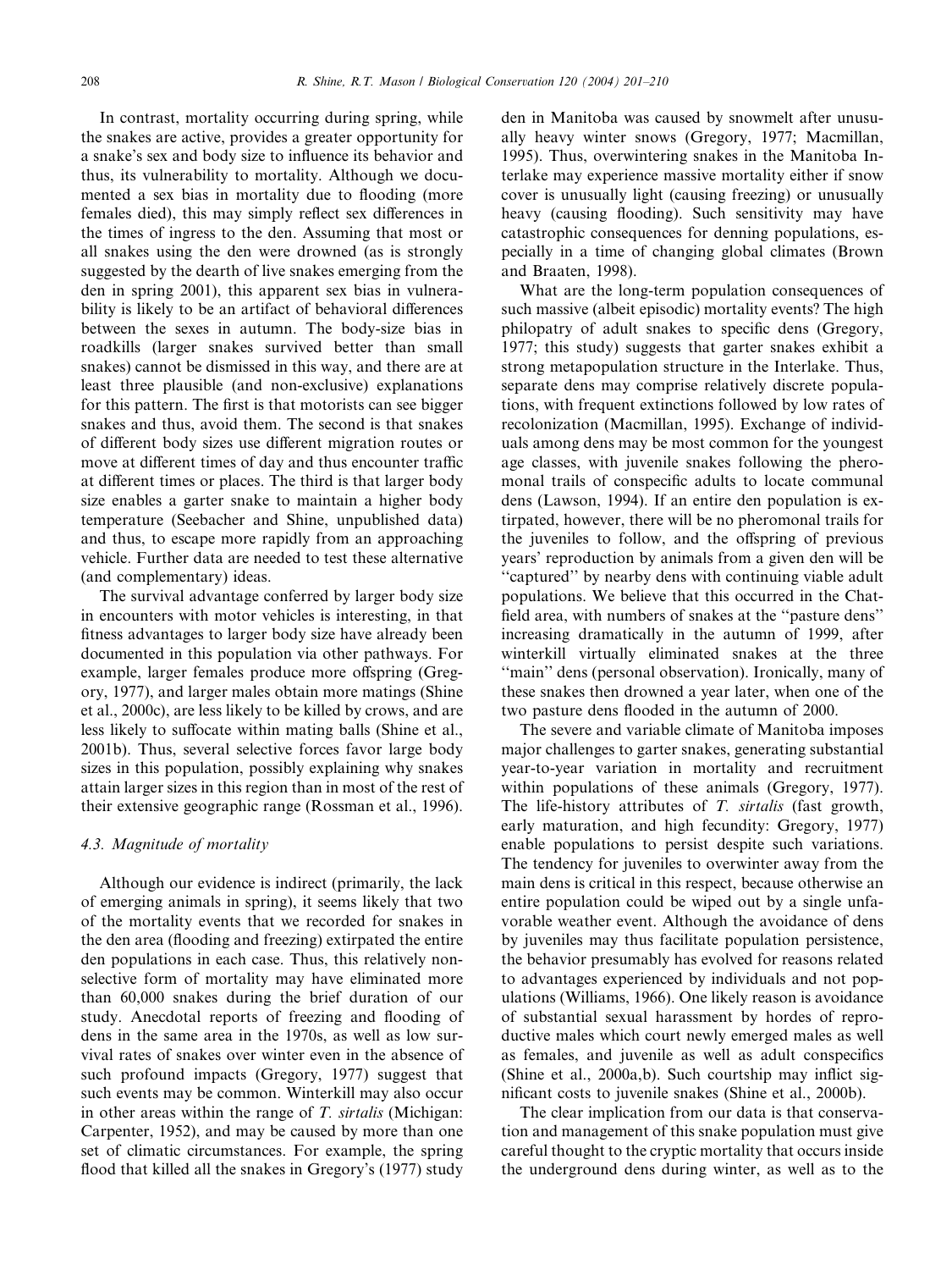much more overt mortality (due to roadkills and predation, etc.) that occurs while the snakes are active in warmer times of year. In saying this, we do not wish to denigrate the outstanding accomplishments of the Manitoba Department of Natural Resources, ably assisted by local residents, to stop commercial exploitation of these snakes and to reduce roadkill mortality in this system. In earlier years, the highway carnage was so great that the road became slippery due to the crushed bodies of snakes; a bulldozer was brought from Winnipeg to scrape the bodies off the road so that cars could safely negotiate the highway (A. Johnson, personal communication). The construction of tunnels beneath the highway, combined with drift fences to direct the snakes into these tunnels, has massively reduced the numbers of snakes that are killed in this way (Shine and Mason, 2001).

Ameliorating the massive road toll of migrating snakes was clearly a high priority, from ethical as well as conservation perspectives (Krivda, 1993). However, the numbers of snakes now killed by vehicular traffic may be lower than those that drown or are frozen to death inside the dens during winter. We might usefully try to reduce this source of mortality also. For example, the generally flat topography would facilitate construction of small levee banks to prevent major flooding at vulnerable dens. Such barriers might also reduce the flow of eroded soil (especially from tourist activities) down into the dens; such material otherwise accumulates and will eventually block the snake's egress holes (R. Shine, personal observation). A more ambitious plan would be to provide additional insulation above the main dens, so as to reduce the depth of frost penetration during winter. The feasibility of such manipulations would require careful thought and additional data. For example, we have no clear idea of the spatial dispersion of snakes inside the den during winter. If they are concentrated in small areas close to the den entrance, then manipulation of the habitat above such areas might be feasible. On the other hand, snakes might be widely dispersed through underground cavities, such that any manipulation would have to occur at a greater spatial scale. We need innovative technologies (perhaps ground-penetrating radar) to quantify the distribution of these underground crevices and hence, the feasibility of modifying overwinter conditions for snakes in these systems.

More generally, should we attempt to modify these conditions? Many people would argue that ameliorating overt anthropogenic mortality (such as roadkills) is desirable, but that interference with "natural" events (such as freezing during winter) is ethically unacceptable. This argument runs into problems if anthropogenic activities (such as greenhouse gas production) have contributed to fluctuations in weather conditions, in turn affecting the probability of lethal conditions inside the dens. The difficulty of defining ''natural'' conditions is exacerbated by the readiness of T. sirtalis to use manmade structures

such as old wells and gravel quarries as overwintering sites. Another objection to devoting resources to conserving this system is the lower conservation priority generally accorded to snakes than to most other vertebrates (Mittermeier et al., 1992). We would argue that this simply reflects a lack of understanding, and should not be used to determine conservation priorities. Lastly, the species involved  $(T. \, sirtalis)$  is abundant over a very wide geographic range and hence, cannot be considered as threatened on a wider spatial scale. However, the phenomenon of massive congregations of animals around a few sites is unparalleled, and hence one can argue that this unique ecological phenomenon warrants careful management. Maintaining large numbers of snakes at the main Chatfield dens clearly offers advantages to local industries (via tourism) and education (via school tours to the dens).

Ultimately, the answers to these debates will hinge upon value judgements, and thus need to come from the local community rather than from scientists. Our contribution to this debate is to provide information. In the present example, perhaps our most important result is to show that overt sources of mortality (such as roadkills) may be less important to long-term persistence of these populations than the much less obvious mortality that occurs deep inside the overwinter dens. To conserve garter snake populations in the Interlake of Manitoba effectively, we need to consider mortality sources in as broad a context as possible.

## Acknowledgements

We thank Al and Gerry Johnson, Ruth Nesbitt, Heather Waye and Mike LeMaster for help and encouragement, and the Manitoba Department of Natural Resources (especially Dave Roberts) for permits. Financial support was provided by the Australian Research Council (to RS), and by a National Science Foundation National Young Investigator Award (IBN-9357245), and the Whitehall Foundation (W95-04) to RTM. Research was conducted under the authority of Oregon State University Institutional Animal Care and Use Committee Protocol No. LAR-1848B. All research was conducted in accord with the US Public Health Service 'Policy on Humane Care and Use of Laboratory Animals' and the National Institutes of Health 'Guide to the Care and Use of Laboratory Animals'.

## References

- Bailey, R.M., 1949. Temperature tolerance of gartersnakes in hibernation. Ecology 30, 238–242.
- Brown, R.D., Braaten, R.O., 1998. Spatial and temporal variability of Canadian monthly snow depths, 1946–1995. Atmosphere–Ocean 36, 37–54.